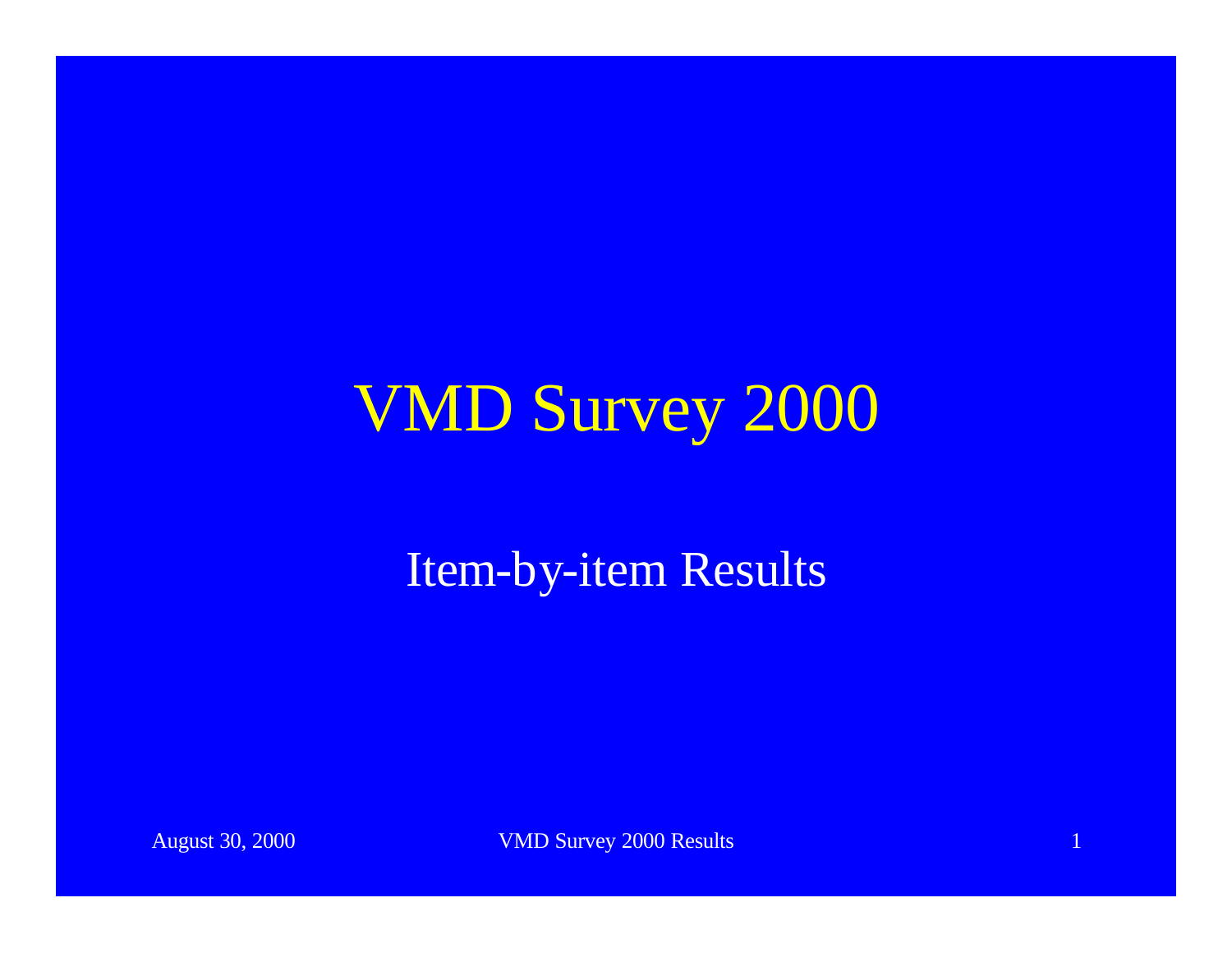### Q. 2 - Affiliation



| Q <sub>2</sub> - Affiliation |            |           |         |                      |                       |
|------------------------------|------------|-----------|---------|----------------------|-----------------------|
|                              |            | Frequency | Percent | <b>Valid Percent</b> | Cumulative<br>Percent |
| Valid                        | other      | 48        | 6.0     | 6.0                  | 6.0                   |
|                              | industrial | 59        | 7.3     | 7.4                  | 13.4                  |
|                              | government | 41        | 5.1     | 5.1                  | 18.6                  |
|                              | academic   | 649       | 80.6    | 81.4                 | 100.0                 |
|                              | Total      | 797       | 99.0    | 100.0                |                       |
| Missing                      | 5          | 8         | 1.0     |                      |                       |
| Total                        |            | 805       | 100.0   |                      |                       |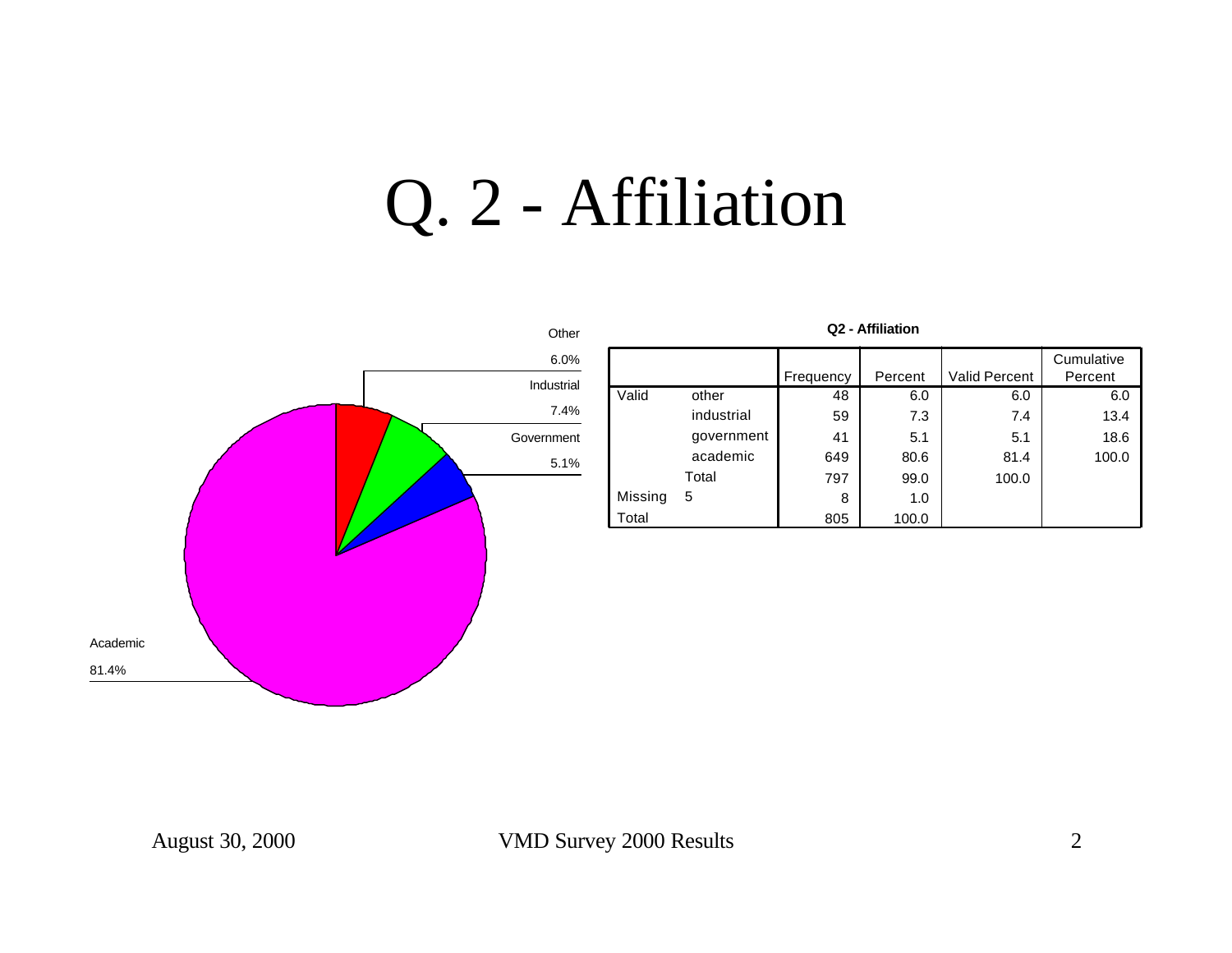## Q. 3 - NIH Funding



### **Q3 - NIH Funded**

|         |         |           |         |                      | Cumulative |
|---------|---------|-----------|---------|----------------------|------------|
|         |         | Frequency | Percent | <b>Valid Percent</b> | Percent    |
| Valid   | No      | 668       | 83.0    | 85.1                 | 85.1       |
|         | Yes     | 117       | 14.5    | 14.9                 | 100.0      |
|         | Total   | 785       | 97.5    | 100.0                |            |
| Missing | Missing | 20        | 2.5     |                      |            |
| Total   |         | 805       | 100.0   |                      |            |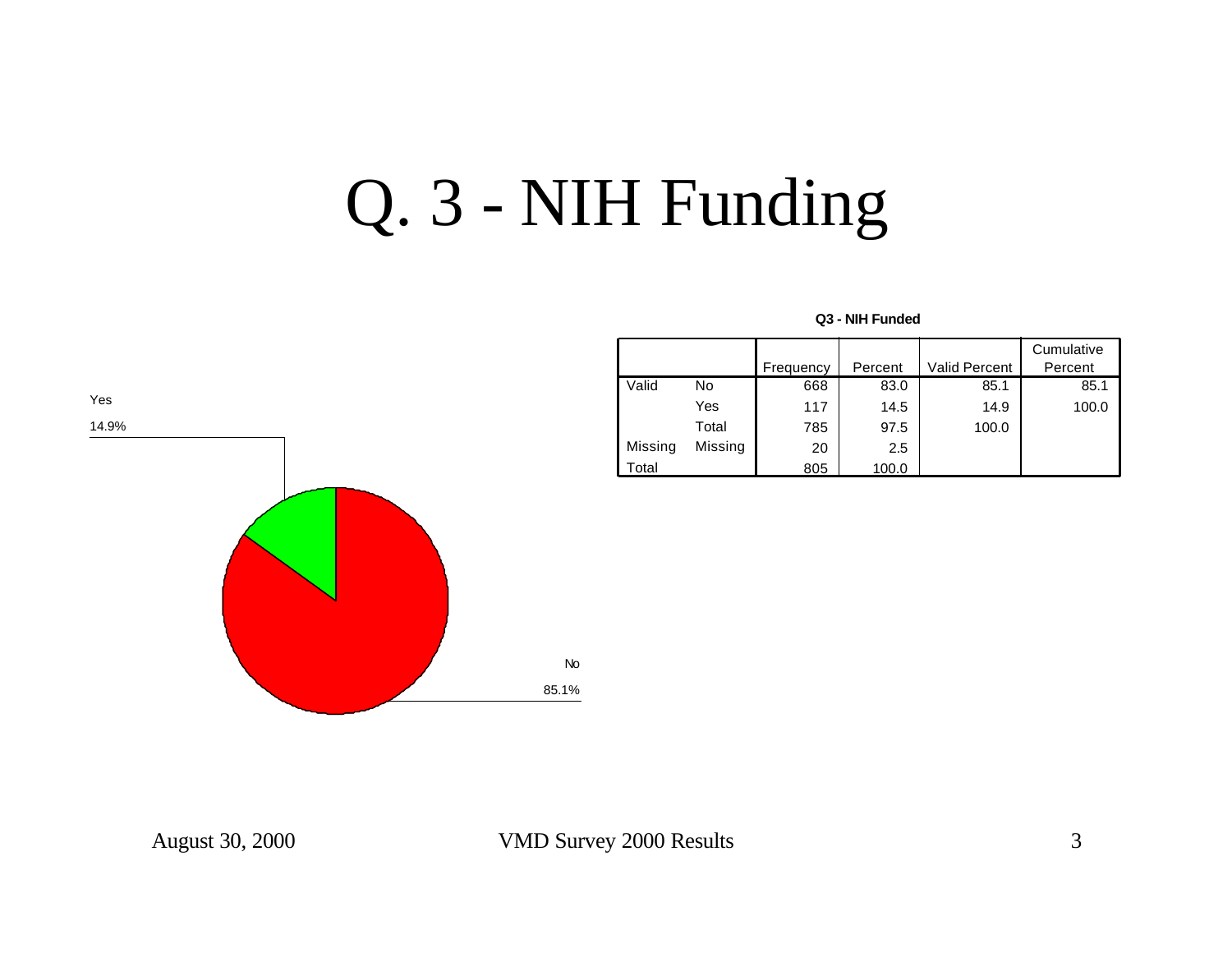### Q. 4 - I primarily use VMD on ...



### **Q4 - Platform**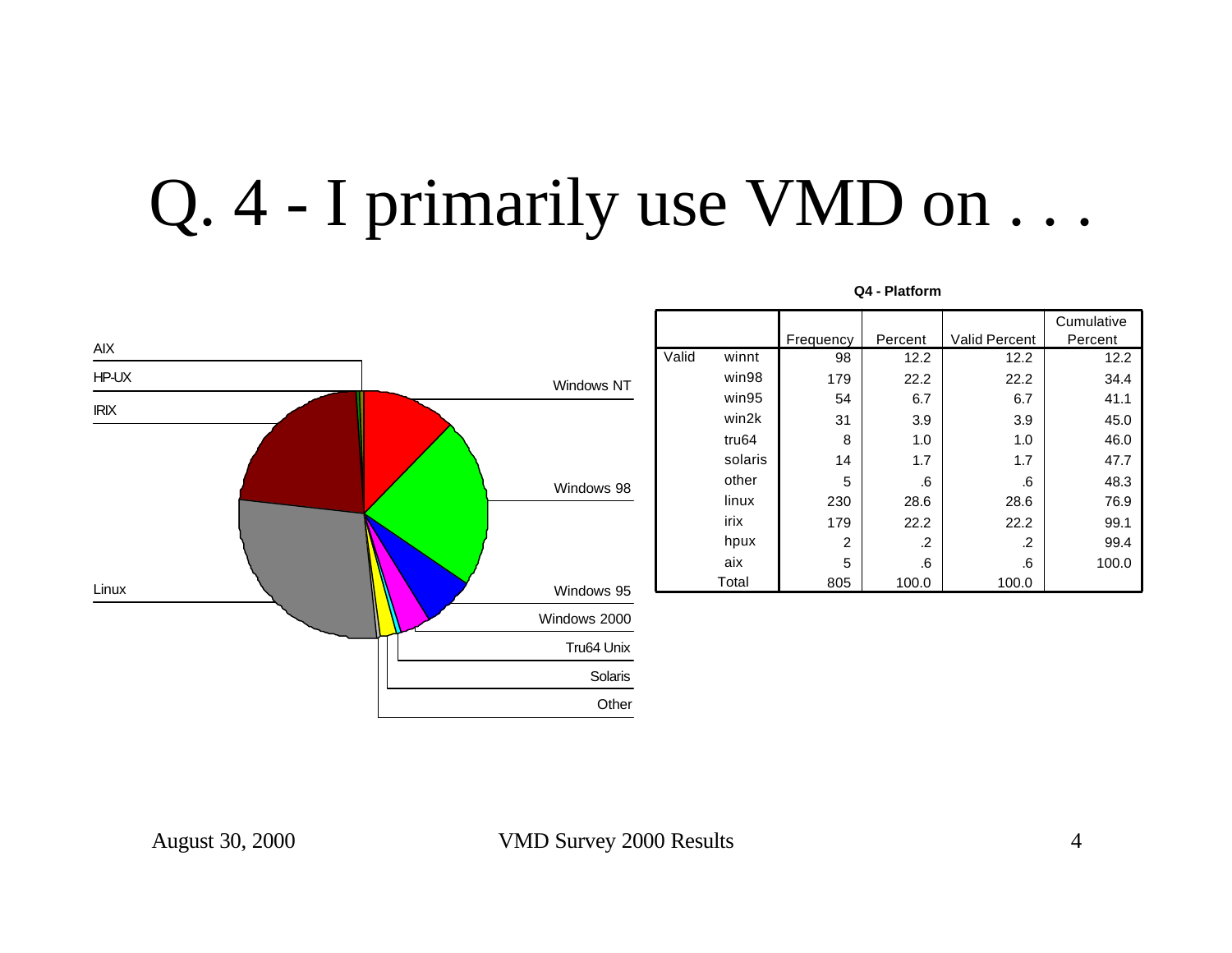# Q.  $5 - I$  use VMD primarily for ...

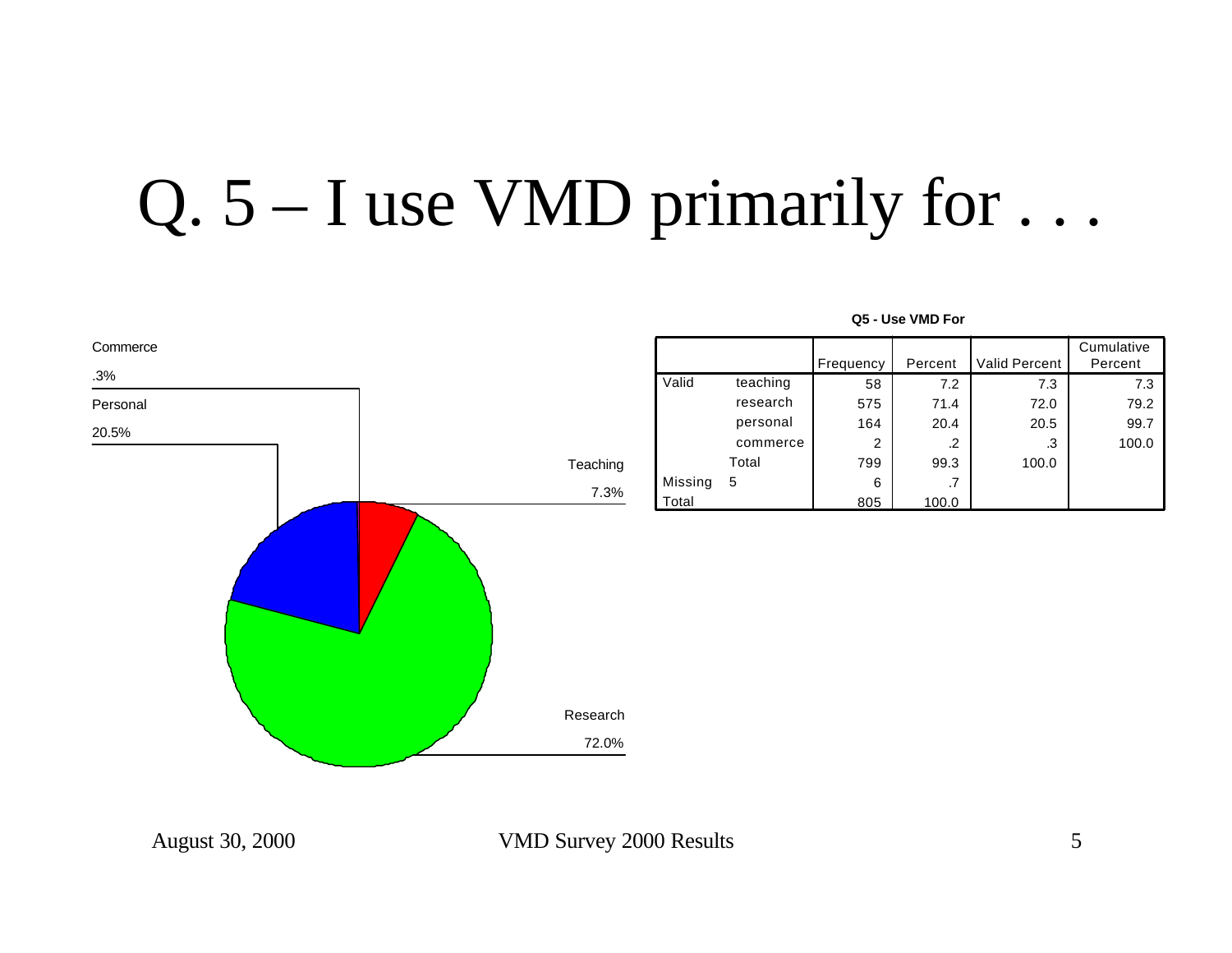# Q. 6 – The number of people using VMD at my site is . . .



|         |            | Frequency | Percent | <b>Valid Percent</b> | Cumulative<br>Percent |
|---------|------------|-----------|---------|----------------------|-----------------------|
| Valid   | 21 or more |           | .9      | .9                   | .9                    |
|         | $11 - 20$  | 11        | 1.4     | 1.4                  | 2.3                   |
|         | $5 - 10$   | 56        | 7.0     | 7.0                  | 9.3                   |
|         | $2 - 4$    | 246       | 30.6    | 30.9                 | 40.3                  |
|         |            | 475       | 59.0    | 59.7                 | 100.0                 |
|         | Total      | 795       | 98.8    | 100.0                |                       |
| Missing | Missing    | 10        | 1.2     |                      |                       |
| Total   |            | 805       | 100.0   |                      |                       |

### **Q6 - Number of Users**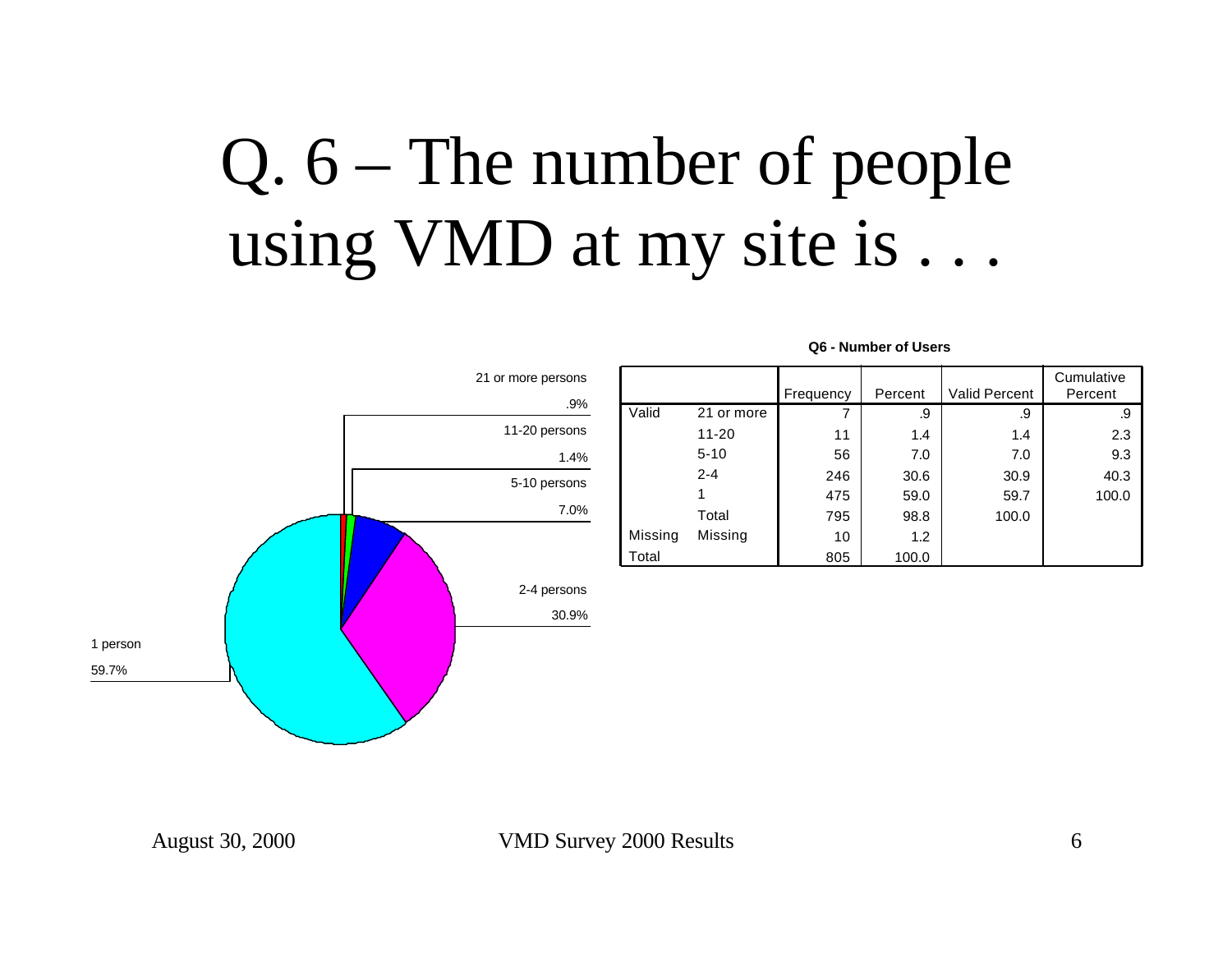## Q. 7 – I use VMD because it...



| <b>Question 7</b>             |     | <b>Mean</b> Std Deviation |
|-------------------------------|-----|---------------------------|
| Q7b - Use Because Free        | 4.5 | 0.9                       |
| Q7a - Use Because Meets Needs | 3.7 | 0.9                       |
| Q7d - Use Because Friendly    | 3.6 | 1.0                       |
| Q7e - Use Because Better      | 3.5 | 0.9                       |
| Q7c - Use Because Source      | 3.2 | 1.3                       |

•Uses 5-point scale ranging from 'strongly disagree' (value=1) to 'strongly agree' (value=5).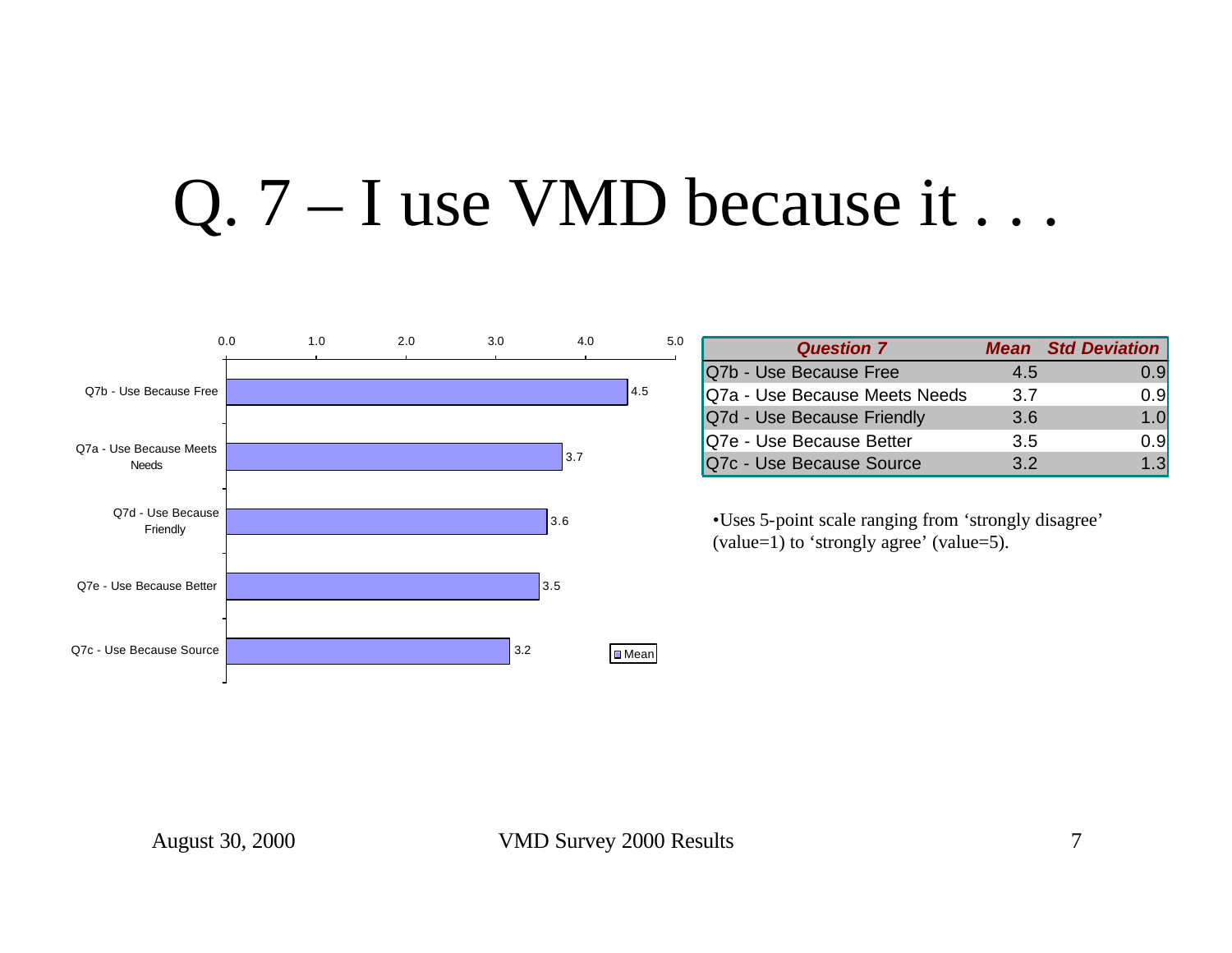### Q. 8 – Rate the usefulness of VMD PLANNED features to your work . . .



| <b>Question 8</b>         |     | <b>Mean</b> Std Deviation |
|---------------------------|-----|---------------------------|
| Q8f - Need Isosurfaces    | 3.9 | 1.1                       |
| Q8d - Need Mol Selections | 3.7 | 1.1                       |
| Q8g - Need Texture Maps   | 3.7 | 1.2                       |
| Q8a - Need RunTime MD     | 3.4 | 1.4                       |
| Q8b - Need Bond Recalc    | 3.3 | 1.2                       |
| Q8e - Need Scripting      | 3.1 | 1.3                       |
| Q8c - Need Crystal        | 3.0 | 1 3                       |
|                           |     |                           |

•Uses 5-point scale ranging from 'unimportant' (value=1) to very important (value=5).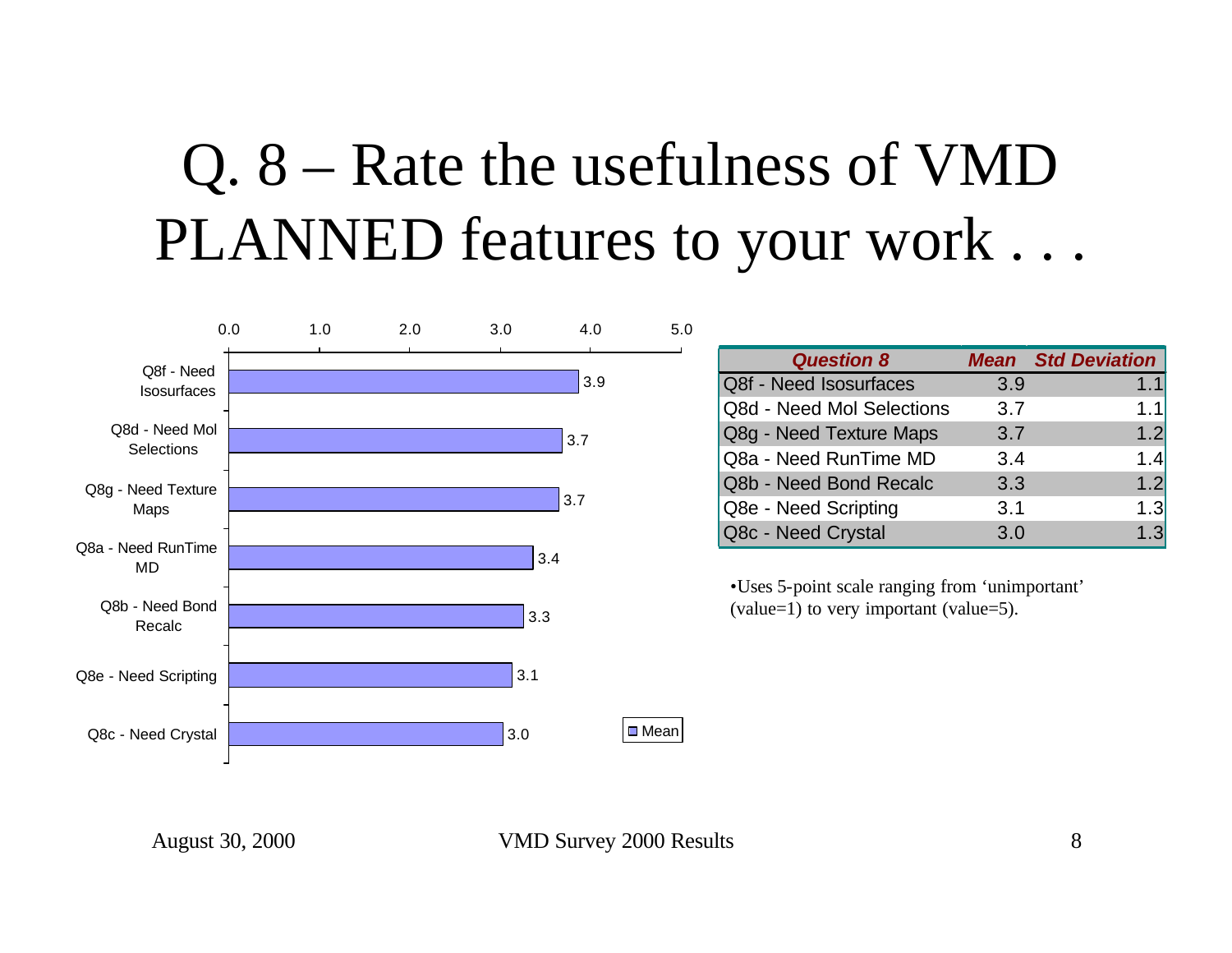# Q. 9 – Indicate your agreement with statements describing VMD.



| <b>Question 9</b>                |      | <b>Mean</b> Std Deviation |
|----------------------------------|------|---------------------------|
| Q9a - Well Written               | 3.94 | 0.78                      |
| Q9e - Web Page Instructive       | 3.77 | 0.81                      |
| Q9b - Meets My Needs             | 3.75 | 0.89                      |
| Q9f - Documentation Clear        | 3.67 | 0.86                      |
| Q9d - Support Meets Expectations | 3.53 | 0.80                      |
| Q9c - Devs Respond               | 3.48 | 0.79                      |
| Q9g - Documents Complete         | 3.46 | 0.83                      |
| Q9h - Email List Useful          | 3.28 |                           |

•Uses 5-point scale ranging from 'strongly disagree' (value=1) to 'strongly agree' (value=5).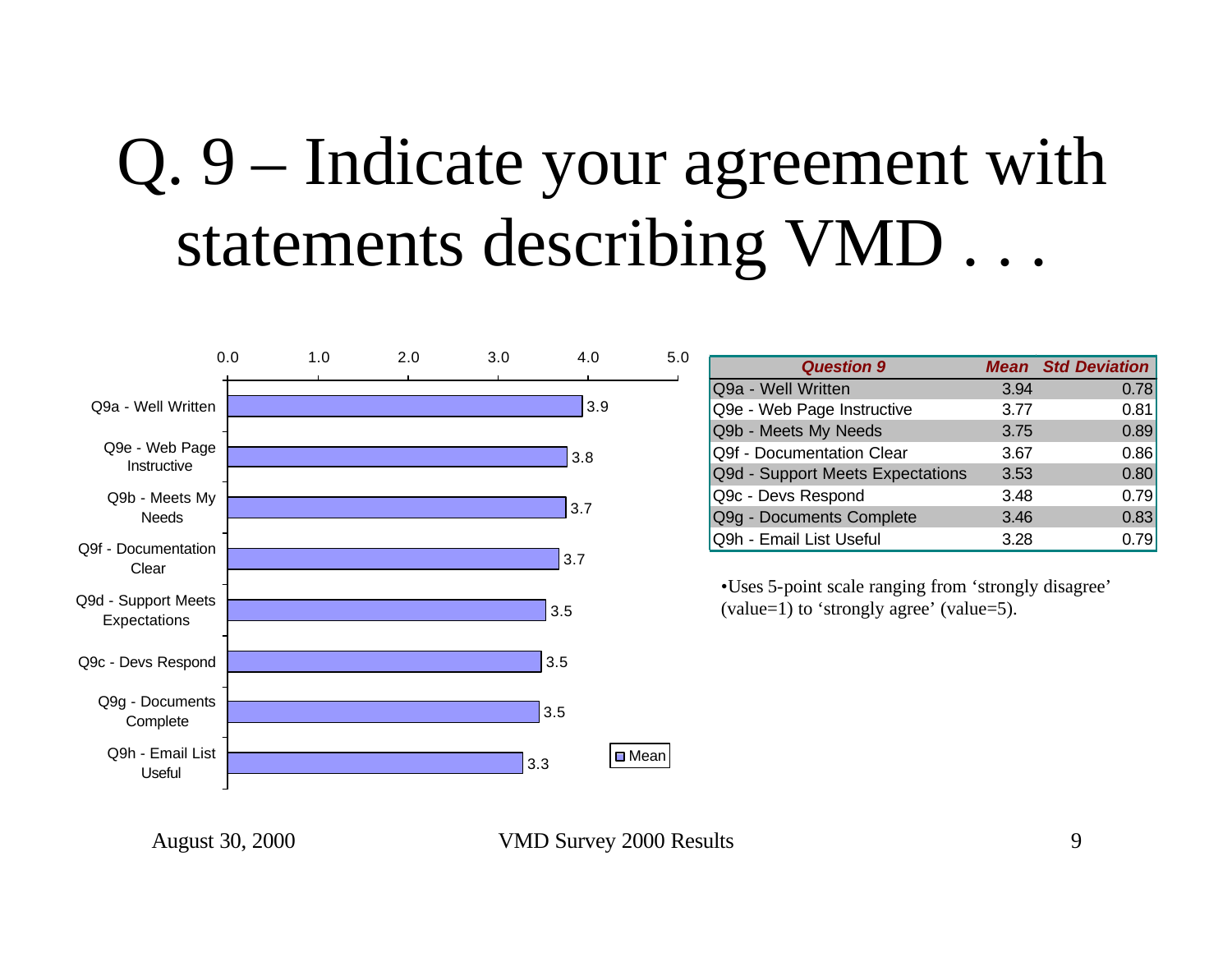### Q. 10 – I would benefit from using VMD with the following tools in my work ...



| <b>Question 10</b>     |     | <b>Count Percent</b> |
|------------------------|-----|----------------------|
| Q10 - Use with Amber   | 166 | 20.6                 |
| Q10 - Use with Charmm  | 165 | 20.5                 |
| Q10 - Use with Insight | 152 | 18.9                 |
| Q10 - Use with XPLOR   | 141 | 17.5                 |
| Q10 - Use with NAMD    | 121 | 15.0                 |
| Q10 - Use with Xmol    | 104 | 12.9                 |
| Q10 - Use with Molden  | 102 | 12.7                 |
| Q10 - Use with Spartan | 79  | 9.8                  |
| Q10 - Use wtih Gauss   | 70  | 8.7                  |
| Q10 - Use with Quanta  | 63  | 7.8                  |

•Respondents were allowed to select as many items as they wished using checkboxes.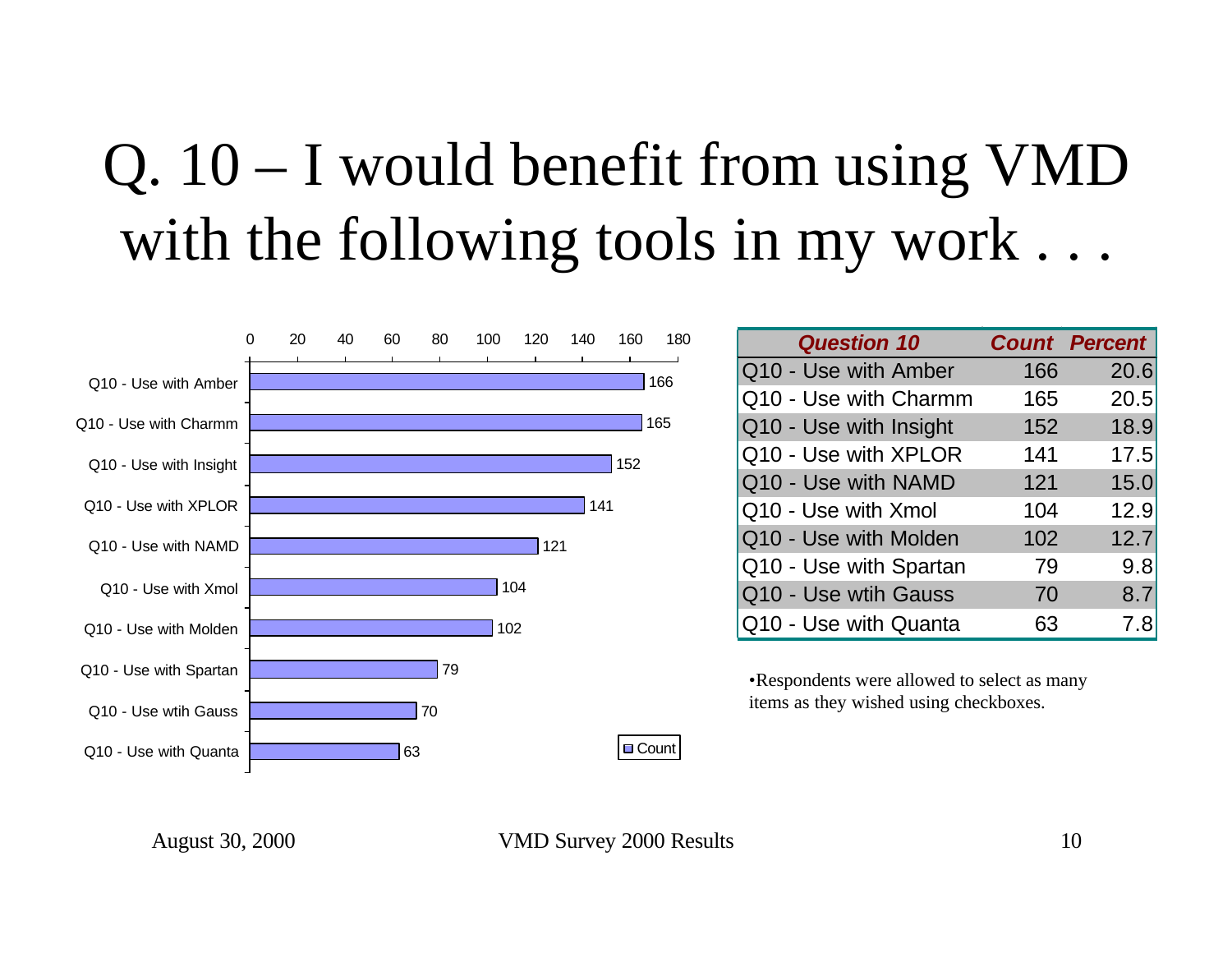### Q. 11 – I am satisfied with VMD

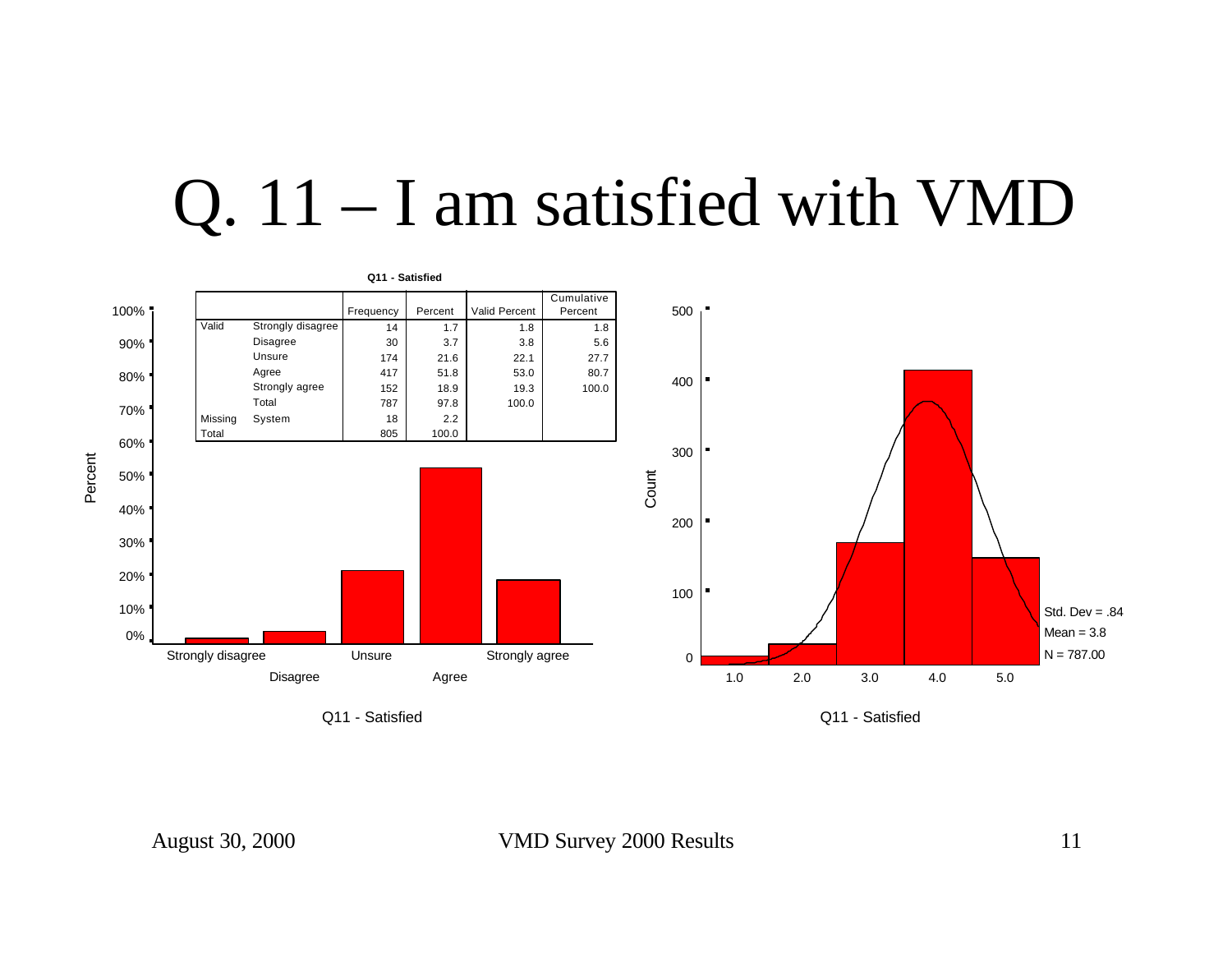## Q12 – I first heard of VMD from ...



|         |                     | Frequency | Percent | <b>Valid Percent</b> | Cumulative<br>Percent |
|---------|---------------------|-----------|---------|----------------------|-----------------------|
| Valid   | Web                 | 341       | 42.4    | 43.2                 | 43.2                  |
|         | Usenet              | 58        | 7.2     | 7.3                  | 50.5                  |
|         | <b>Publications</b> | 65        | 8.1     | 8.2                  | 58.7                  |
|         | Prof. meetings      | 22        | 2.7     | 2.8                  | 61.5                  |
|         | Friends             | 244       | 30.3    | 30.9                 | 92.4                  |
|         | <b>Email lists</b>  | 60        | 7.5     | 7.6                  | 100.0                 |
|         | Total               | 790       | 98.1    | 100.0                |                       |
| Missing | Missing             | 15        | 1.9     |                      |                       |
| Total   |                     | 805       | 100.0   |                      |                       |

**Q12 - Heard From**